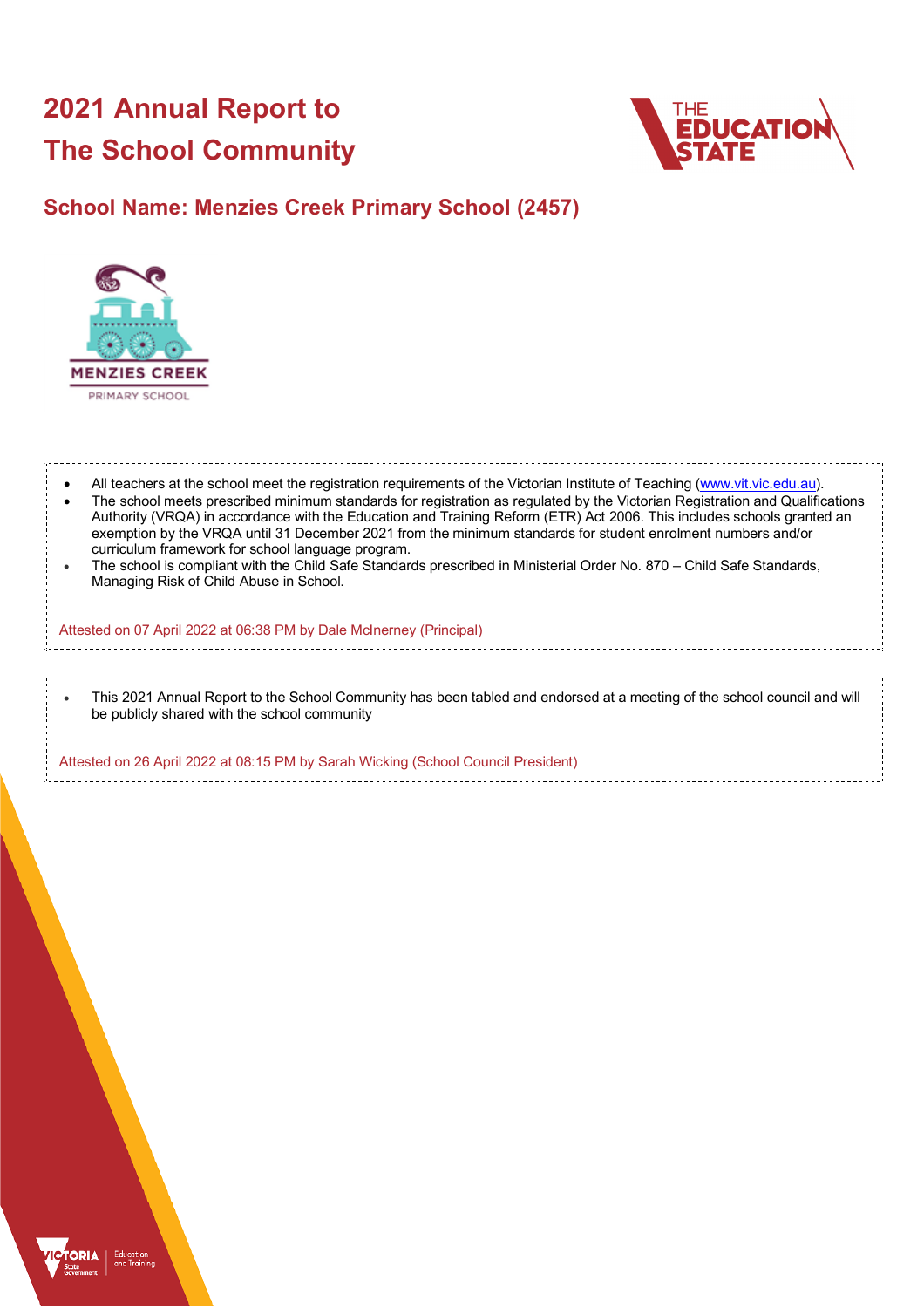

## How to read the Annual Report

## What does the *'About Our School'* commentary section of this report refer to?

The 'About our school' commentary provides a brief background on the school, an outline of the school's performance over the year and future directions.

The 'School Context' describes the school's vision, values and purpose. Details include the school's geographic location, size and structure, social characteristics, enrolment characteristics and special programs.

The 'Framework for Improving Student Outcomes (FISO)' section includes the improvement initiatives the school has selected and the progress they have made towards achieving them through the implementation of their School Strategic Plan and Annual Implementation Plan.

## What does the *'Performance Summary'* section of this report refer to?

The Performance Summary includes the following:

#### **School Profile**

- student enrolment information
- the school's 'Student Family Occupation and Education' category
- a summary of parent responses in the Parent Opinion Survey, shown against the statewide average for Primary schools
- school staff responses in the area of School Climate in the School Staff Survey, shown against the statewide average for Primary schools

#### **Achievement**

- English and Mathematics for Teacher Judgements against the curriculum
- English and Mathematics for National Literacy and Numeracy tests (NAPLAN).

#### **Engagement**

Student attendance at school

#### **Wellbeing**

Student responses to two areas in the Student Attitudes to School Survey:

- Sense of Connectedness
- Management of Bullying

Results are displayed for the latest year and the average of the last four years (where available). As NAPLAN tests were not conducted in 2020, the NAPLAN 4-year average is the average of 2018, 2019 and 2021 data in the 2021 Performance Summary.

## Considering COVID-19 when interpreting the Performance Summary

The Victorian community's experience of COVID-19, including remote and flexible learning, had a significant impact on normal school operations in 2020 and 2021. This impacted the conduct of assessments and surveys. Readers should be aware of this when interpreting the Performance Summary.

For example, in 2020 and 2021 school-based surveys ran under changed circumstances, and NAPLAN was not conducted in 2020. Absence and attendance data during this period may have been influenced by local processes and procedures adopted in response to remote and flexible learning.

Schools should keep this in mind when using this data for planning and evaluation purposes.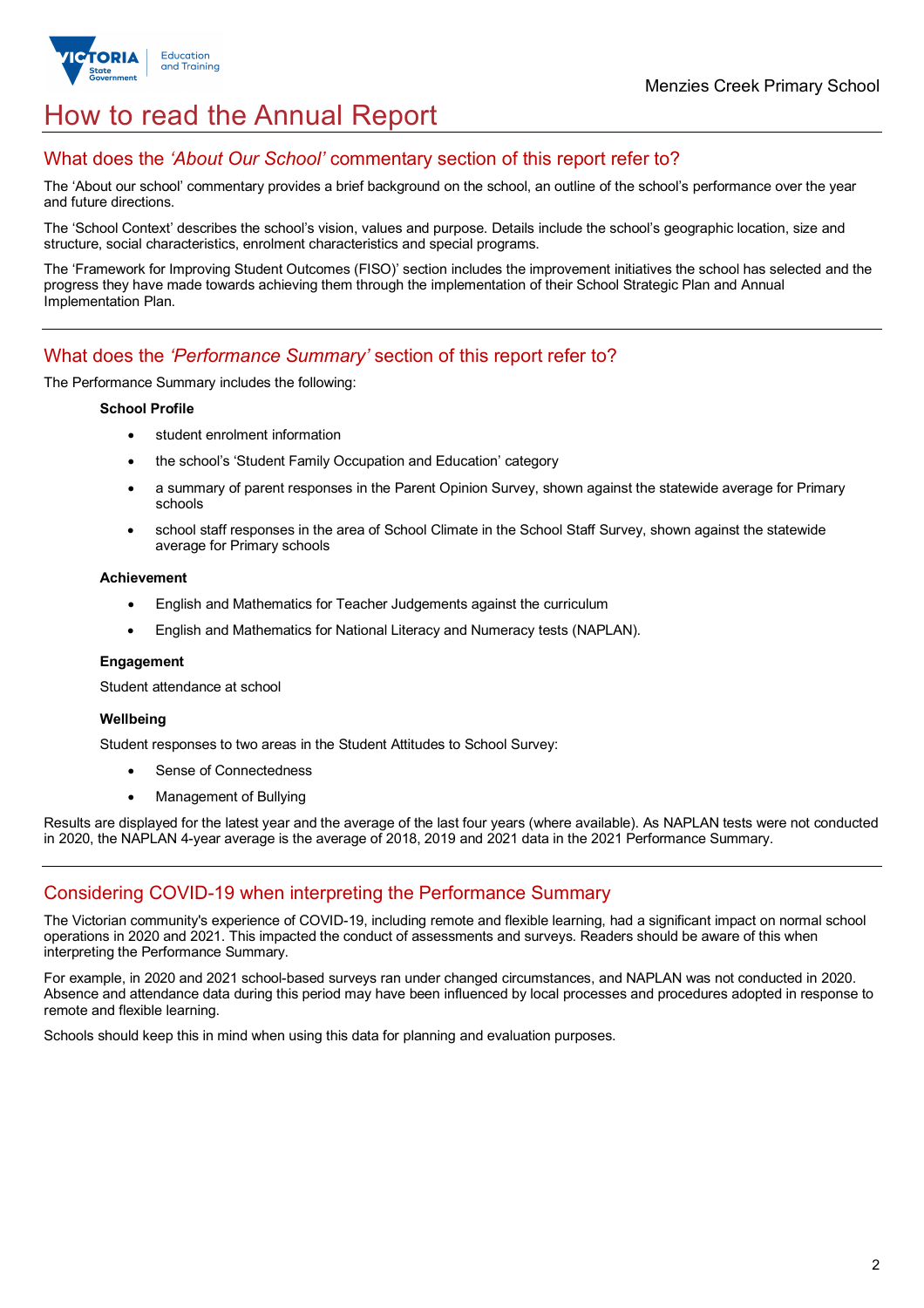

## How to read the Annual Report (continued)

### What do *'Similar Schools'* refer to?

Similar Schools are a group of Victorian government schools with similar characteristics to the school.

This grouping of schools has been created by comparing each school's socio-economic background of students, the number of non-English speaking students and the school's size and location.

### What does *'NDP'* or '*NDA*' mean?

'NDP' refers to no data being published for privacy reasons or where there are insufficient underlying data. For example, very low numbers of participants or characteristics that may lead to identification will result in an 'NDP' label.

'NDA' refers to no data being available. Some schools have no data for particular measures due to low enrolments. There may be no students enrolled in some year levels, so school comparisons are not possible.

Note that new schools only have the latest year of data and no comparative data from previous years. The Department also recognises unique circumstances in Specialist, Select Entry, English Language, Community Schools and schools that changed school type recently, where school-to-school comparisons are not appropriate.

## What is the *'Victorian Curriculum'*?

The Victorian Curriculum F–10 sets out what every student should learn during his or her first eleven years of schooling. The curriculum is the common set of knowledge and skills required by students for life-long learning, social development and active and informed citizenship.

The Victorian Curriculum is assessed through teacher judgements of student achievement based on classroom learning.

The curriculum has been developed to ensure that school subjects and their achievement standards enable continuous learning for all students, including students with disabilities.

The 'Towards Foundation Level Victorian Curriculum' is integrated directly into the curriculum and is referred to as 'Levels A to D'.

'Levels A to D' may be used for students with disabilities or students who may have additional learning needs. These levels are not associated with any set age or year level that links chronological age to cognitive progress (i.e., there is no age expected standard of achievement for 'Levels A to D').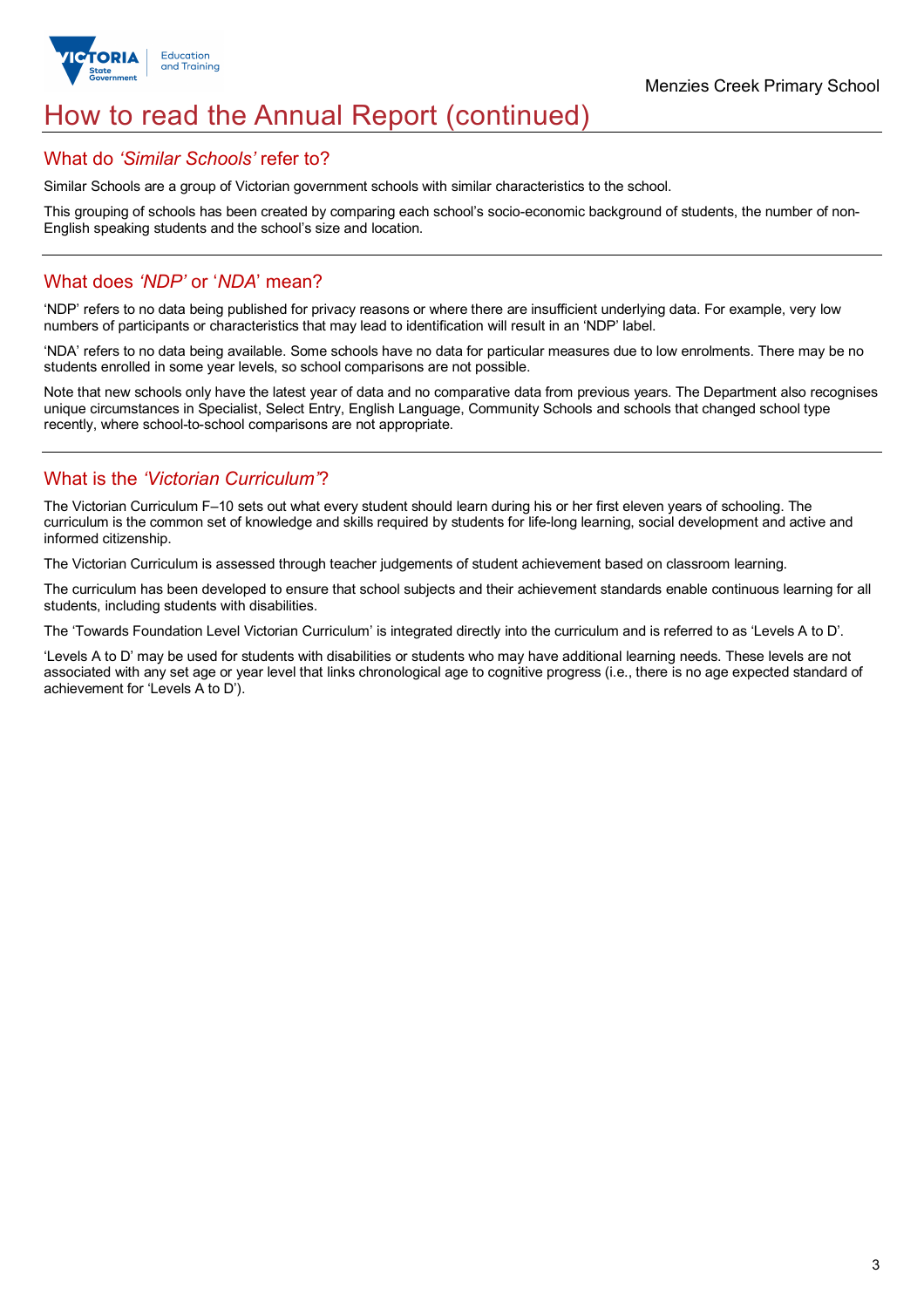

## **About Our School**

## School context

Menzies Creek Primary School is located amongst trees in the Dandenong Ranges. We pride ourselves on providing a fun and engaged learning community under the vision:'We walk hand in hand to grow curious, caring, lifelong learners.' We proactively practice our values in the form of our three school guidelines: do your best, help others succeed and respect your environment.

Talented and passionate staff work collaboratively from Foundation to Year 6 to deliver an inquiry-based pedagogy across the curriculum, centred around delivering rich and authentic learning opportunities. They work to incorporate high impact teaching practices into this process to help ensure learning is maximised and transferable.

These are supported by the incorporation of the learning assets (communication, collaboration, research, self-manage and think). These learning assets are incorporated into learning intentions and student goals.

Teachers are active learners. PLC groups foster collaborative learning for teachers. Rich and varied student data collected through a range of targeted formative assessments, along with professional readings are central elements of these communities. Time is allocated for peer observations and coaching on a fortnightly basis. Teachers continuously seek out external professional learning opportunities as well.

Community and inclusivity are crucial themes within our school. We have children with a diverse range of abilities attend our school and we work to ensure that learning experiences and environments cater to the needs of all students. Student voice and agency is an area of focus for the school. Students take on leadership roles across the school and SVT is active. Student voice is included in curriculum development and assessment across the school.

Family involvement is prioritised. Families are involved in classroom learning and intervention programs. Families are involved in fundraising events, picnics, festivals and working bees. Our School Council is proactive and welcoming; with enthusiastic, hardworking subcommittees.

We have our own preschool encompassing three year old and four year old programs. The transition to school is holistic and provides the best platform for children to make a positive start to their learning journey.

We work closely with our feeder secondary schools sharing planning, teaching across school and regular visits to ensure the best possible Year 6 to 7 transition can occur.

Our school was fortunate enough to secure grant to resurface our existing asphalting areas, including our basketball court and we created some connecting paths throughout the school. We also were able to provide a brand new playground for our students and community to enjoy.

In 2021, the school's enrolment started at 197 students. PLC groups comprised of Foundation, Years 1/2, Years 3/4, and Years 5/6 and Specialists. The School's SFOE was 0.2588.

The staffing profile was made up of 1 principal, 11.3 teachers, including TLI and literacy support, 11.2 education support staff, and 1 business manager.

## Framework for Improving Student Outcomes (FISO)

In 2021, Menzies Creek Primary School focused on Statewide Priority Goals of Learning Extension and Catch Up, Happy Healthy Kids, and Connected Schools.

In 2021, the School's AIP focused on implementation of Key Improvement Strategies related to the FISO dimensions of

- 1. Curriculum planning and assessment: Learning, catch-up and extension priority, this included:
- Having whole school professional learning on identified core-curriculum priority areas throughout the year (i.e. whole school approach to reading)
- Using PLCs for staff to collaboratively plan units of work with a focus on differentiation
- Building staff capacity to understand and implement IEPs
- Utilising a variety of data sets to identify and support students through the tutor learning initiative (TLI)

2. Health and wellbeing: Happy, active and healthy kids priority, this included: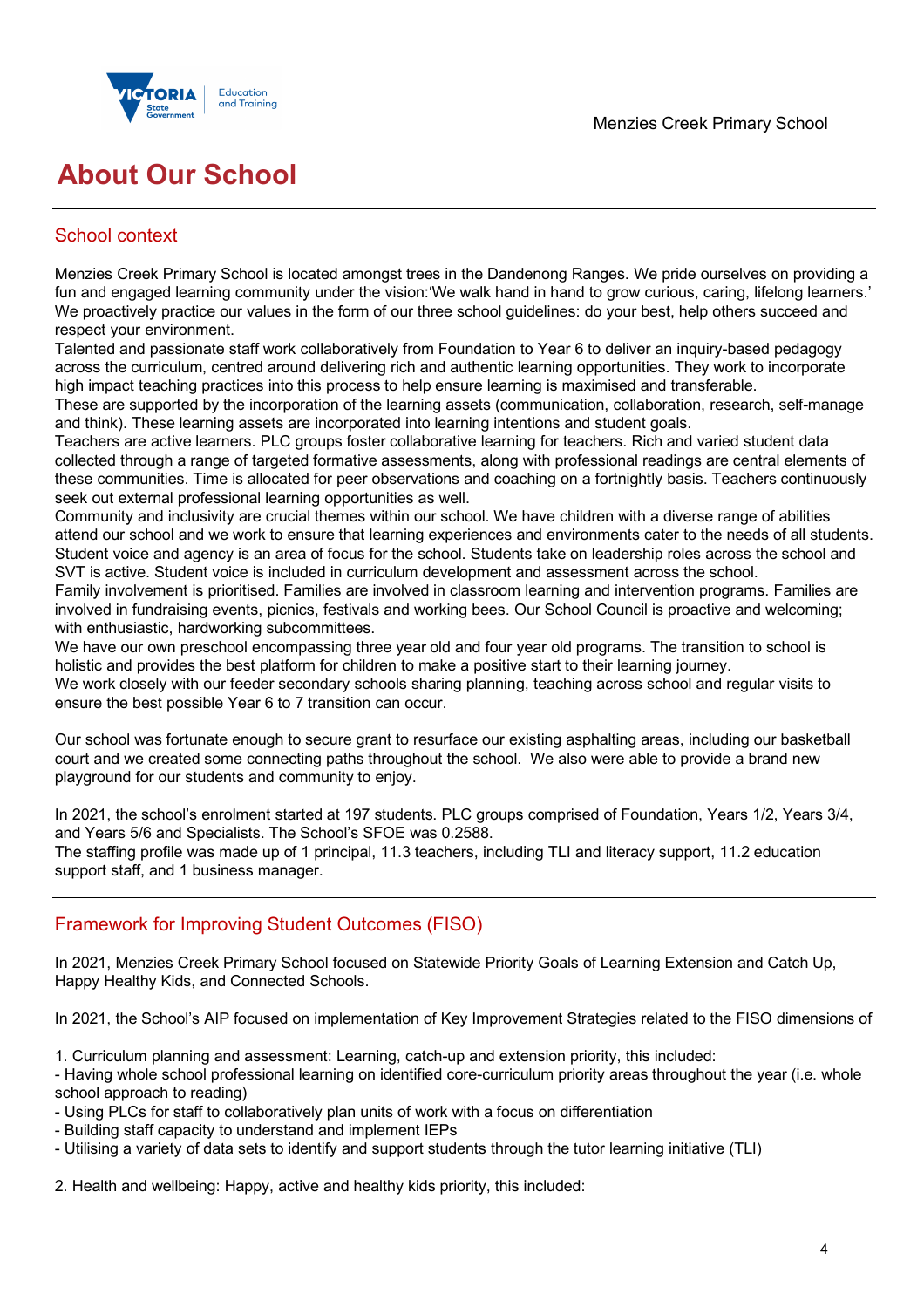



- Developing a whole school tier 1 wellbeing program in the form of care groups
- Maintaining tier 2 wellbeing programs including Chaplaincy program

- Identifying means of increasing student voice and agency though various means including the introduction of Student Voice Teams (SVT)

3. Building communities: Connected schools priority, this included:

- Strengthening relationships with families and conduct regular pulse checks
- Using Compass to provide regular updates on student learning programs
- Maintaining the use of Google Classroom to help strengthen the home/school link during remote learning
- Having SSGs to utilise and support learning throughout remote and flexible learning

- Continued refinement of the use of Compass including regular uploading of learning tasks to communicate student learning, feedback and goals.

4. Building practice excellence: Develop an adult professional learning to improve pedagogy in literacy and numeracy, this included:

- Developing a clear and aligned documented curriculum continua within the MCPS Teaching and Learning Handbook.

- Continuing to develop a professional inquiry and learning plan that will enable us to develop a clear, aligned and documented curriculum continua with a focus on effective reading pedagogy.

- Developing teacher knowledge and capacity to implement effective teaching practices in all elements of the Reading process.

- Developing teacher capacity and understanding to analyse and use student data to plan for effective teaching of all elements of the Reading process

- Conducting staff and student surveys into current reading practices conducted and analysed
- Conducting staff professional inquiries into effective reading practices undertaken through PLC format

### Achievement

In 2021 the school continued work on its strategic plan goal of maximising the learning and growth in Literacy and Numeracy for each student. Like all Victorian schools, Menzies Creek Primary was presented with the challenge of navigating through the COVID-19 Pandemic. This involved periods of Remote and Flexible Learning that resulted in students learning from home during long periods of the school year with a return to fulltime onsite learning occurring in November. The was the second consecutive year that was greatly impacted with plenty of disruption to learning.

Despite the challenges presented by COVID19 the school's achievement data is consistent with previous years' performance. Teacher Judgement of student achievement against the Victorian Curriculum indicated that 85% of students are achieving at or above expected standards in English and 83% in Mathematics.

2021 NAPLAN data indicated sustained success in Literacy and Numeracy with:

- 89.5% of Year 3 students achieving in the Top 3 Bands for Reading
- 72.2% of Year 3 students achieving in the Top 3 Bands in Numeracy
- 73.1% of Year 5 students achieving in the Top 3 Bands for Reading
- 44% of Year 5 students achieving in the Top 3 Bands for Numeracy.

Notably, and testament to the learning programs throughout the interrupted 2020 and 2021 school years, the school's average student NAPLAN scale score in 2021 was consistent with the 2019 NAPLAN average scale score (NAPLAN was not conducted in 2020) in Reading in Year 3 and Year 5 which has been a focus.

A range of additional literacy support in the classrooms and withdrawal groups were trialled in 2021 with some success. In 2022, additional classes and students will access the program to further enhance student literacy outcomes. Several students were identified as suitable for acceleration of their learning and were provided with access to higher level learning in selected subjects through the department Victorian High Ability Program

Students supported through the Program for Students with a Disability all showed satisfactory progress in achieving their individual goals as identified in their Individual Education Plans and celebrated in Student Support Group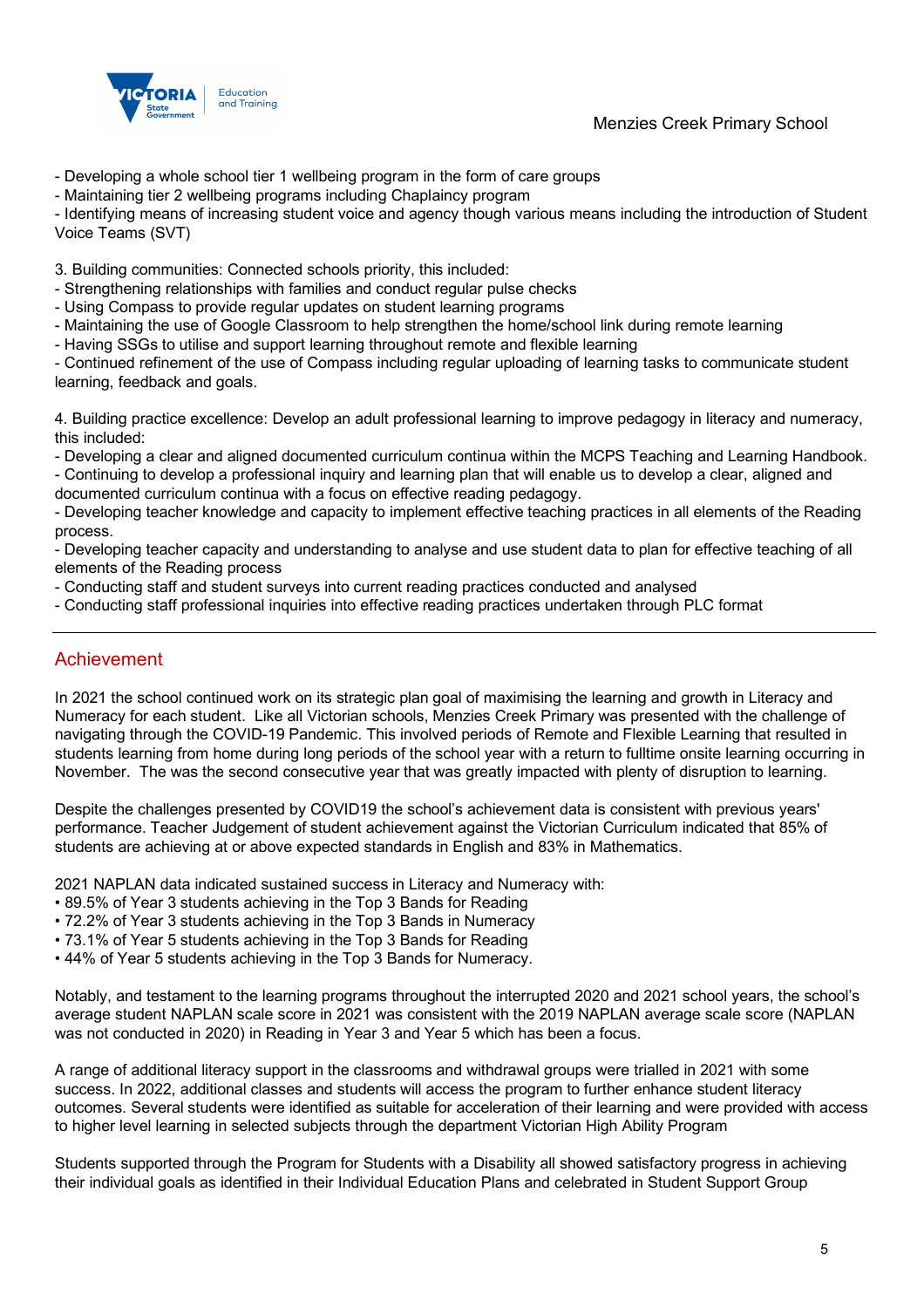

meetings. Additionally, students requiring learning catch-up were included in the Tutor Learning Initiative which, at Menzies Creek Primary School, was complimentary with our established literacy support program.

## Engagement

Menzies Creek students are engaged and connected to their school and we are proud of the programs which support students in building resilience, persistence, engagement, and social capacity.

This year we focused on KIS related to the FISO dimension Empowering Students and Building School Pride. The work in this area is ongoing, intentional and, in 2021 included programs such as Student Voice Team. A range of opportunities for student voice and development of student agency continued to be nurtured along with a review of student leadership across the school. Students were also authentically engaged as stakeholders via surveys. It was an interrupted year in this space.

The school had a focus on improving students' sense of connection, confidence, resilience, motivation, and goal setting, as indicated in the 2021 AIP.

In 2021, we continued to work with families to ensure students were at school and learning during onsite instruction. Our attendance during remote learning was similar to the attendance while onsite and it was a constant challenge to maintain student engagement of which our staff did a wonderful job. We still have high absence rates and are working with our community and DET senior wellbeing and engagement officers to provide appropriate supports.

## **Wellbeing**

Our school continued to implement aligned practices in line with the Student Engagement Policy. These practices place student wellbeing as a priority. We have maintained the chaplaincy program in 2021, despite not receiving any allocated funding support. This program supports both students and their families in proactive ways. Teachers were trained in the implementation of Respectful Relationships (RRRR). Fab Friday was maintained as an approach to engages students with staff. Breakfast Club was introduced.

Health and wellbeing supports were prioritised for staff, students and their families during remote learning through the following modifications and strategies:

- Inclusion of health and wellbeing lessons such as movement and mind
- Regular whole class or small group check ins
- Maintenance of student engagement along with follow up conversations

- Introduction of Wellbeing Wednesdays as a way to foster staff and student wellbeing and sense of connection - Regular pulse checks with families

- PLCs continued to support the needs of staff

Implementation of care groups has been a major success, feedback from students and teachers is positive. Students building trust with care group leaders, evidence by student sharing in groups. Care groups are established and going well. Focus on resilience strategies during Care Groups would probably be helpful to re-enforce RRRR program. Students know they can speak to the Chaplain if they need to. Sometimes this is difficult because this program is not always available. Quiet lunchtime activities seem to be working well. It has given some students that are less resilient an alternate and comfortable place to go at break times when it is less structured in the yard for them.

Student Voice Team (SVT) is beginning to gain traction and is having a positive impact on the students involved by giving them a voice. Respectful relationships (RRRR) has been positive also. The evidence is from verbal feedback from students and staff. SVT is from verbal feedback from the team.

### Finance performance and position

Menzies Creek Primary School maintained a very sound financial position throughout 2021. The 2019-2023 School Strategic Plan, along with the 2021 Annual Implementation Plan, continued to provide the framework for school council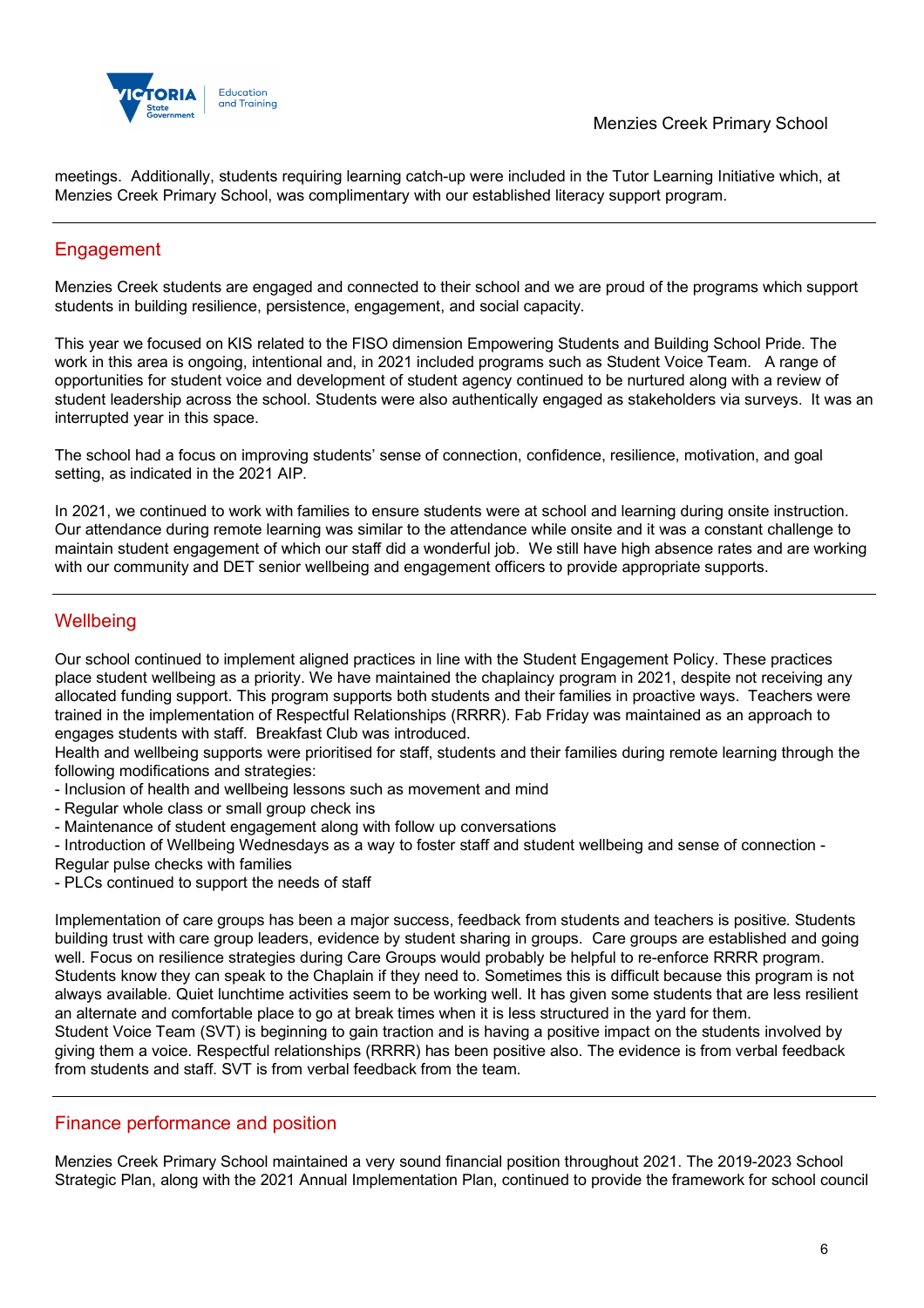

allocation of funds to support school programs and priorities. Careful and considered management of funds has allowed us to continue running extra programs including Plot-to-Pot. We have been able to maintain the Leading Teacher role, thus enhancing the teaching and learning program.

Our equity funding is put towards the provision of a Literacy Specialist teacher to run our reading/writing intervention program- Cool Cats and to contribute funding for a School Chaplain.

#### **For more detailed information regarding our school please visit our website at https://www.menziesps.vic.edu.au/**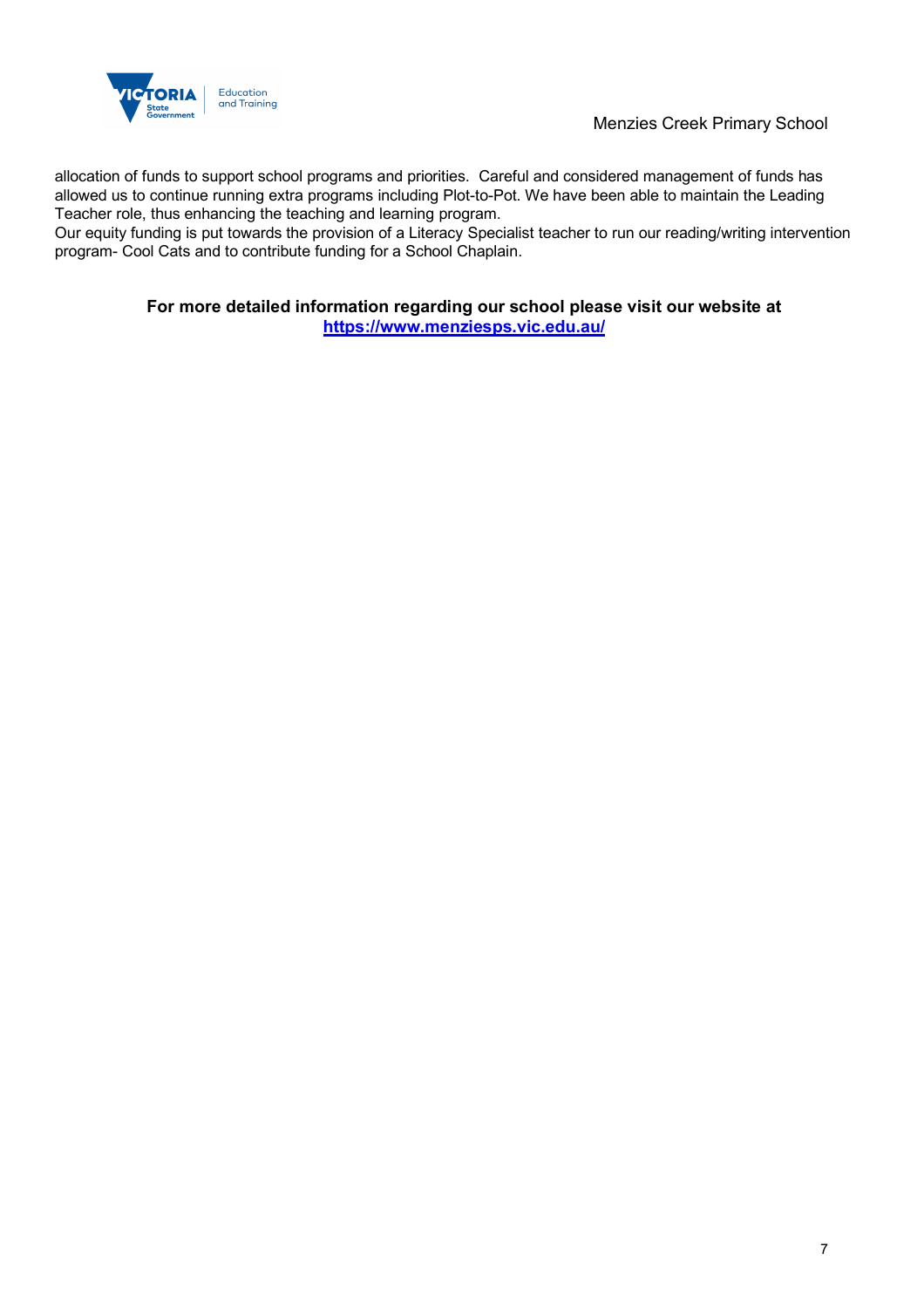

# **Performance Summary**

The Performance Summary for government schools provides an overview of how this school is contributing to the objectives of the Education State and how it compares to other Victorian government schools.

All schools work in partnership with their school community to improve outcomes for children and young people. Sharing this information with parents and the wider school community helps to support community engagement in student learning, a key priority of the Framework for Improving Student Outcomes.

Refer to the 'How to read the Annual Report' section for help on how to interpret this report.

## SCHOOL PROFILE

#### **Enrolment Profile**

A total of 197 students were enrolled at this school in 2021, 87 female and 110 male.

3 percent of students had English as an additional language and 2 percent were Aboriginal or Torres Strait Islander.

#### **Overall Socio-Economic Profile**

The overall school's socio-economic profile is based on the school's Student Family Occupation and Education index (SFOE).

SFOE is a measure of socio-educational disadvantage of a school, based on educational and employment characteristics of the parents/carers of students enrolled at the school. Possible SFOE band values are: Low, Low-Medium, Medium and High. A 'Low' band represents a low level of socio-educational disadvantage, a 'High' band represents a high level of socio-educational disadvantage.

This school's SFOE band value is: Low

#### **Parent Satisfaction Summary**

The percent endorsement by parents on their school satisfaction level, as reported in the annual Parent Opinion Survey.

Percent endorsement indicates the percent of positive responses (agree or strongly agree) from parents who responded to the survey.



#### **School Staff Survey**

The percent endorsement by staff on School Climate, as reported in the annual School Staff Survey.

Percent endorsement indicates the percent of positive responses (agree or strongly agree) from staff who responded to the survey. Data is suppressed for schools with three or less respondents to the survey for confidentiality reasons.

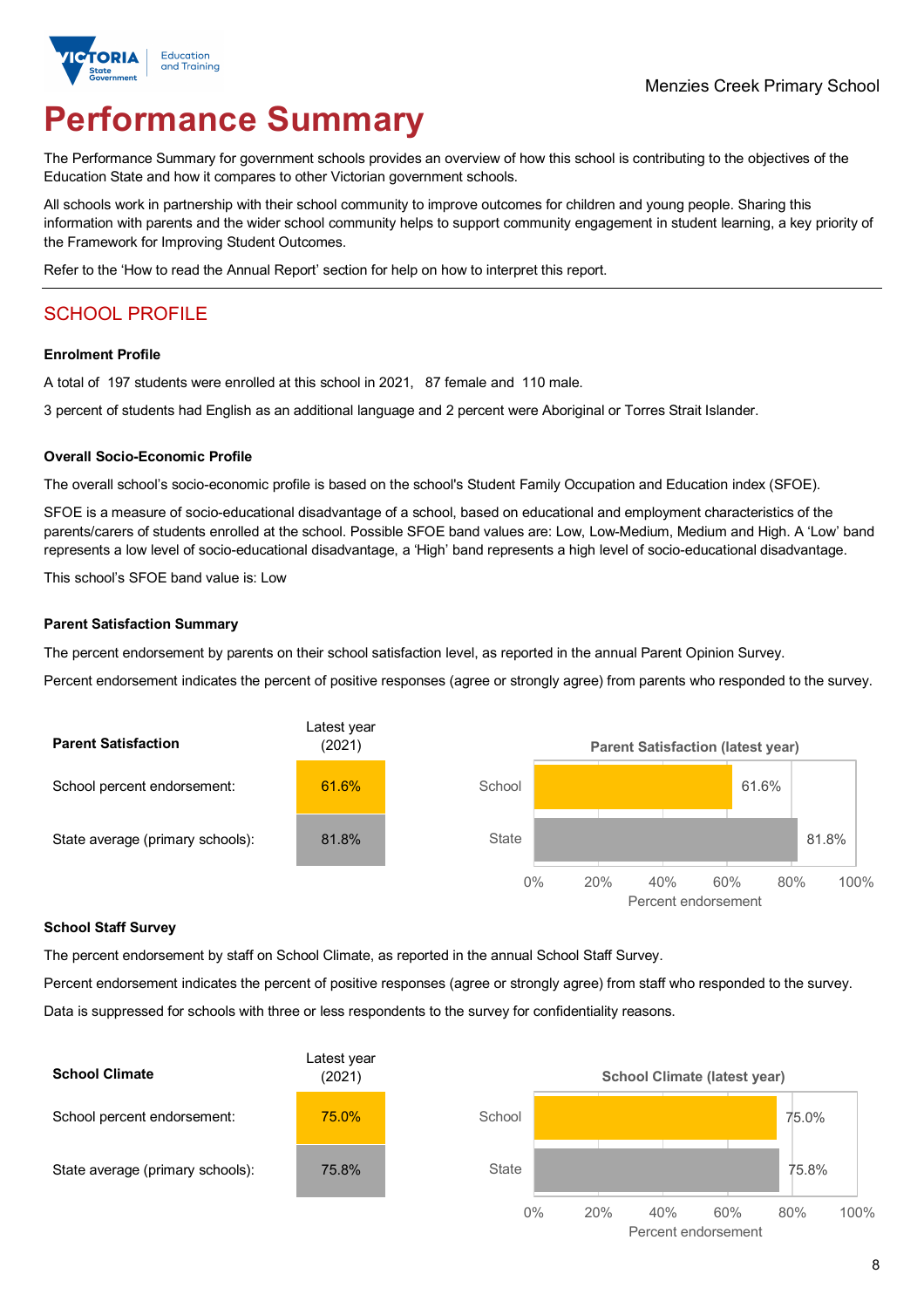

## ACHIEVEMENT

*Key: 'Similar Schools' are a group of Victorian government schools that are like this school, taking into account the*  school's socioeconomic background of students, the number of non-English speaking students and the size and *location of the school.*

#### **Teacher Judgement of student achievement**

Percentage of students working at or above age expected standards in English and Mathematics.



Percent students at or above age expected level

| <b>Mathematics</b><br>Years Prep to 6                             | Latest year<br>(2021) |
|-------------------------------------------------------------------|-----------------------|
| School percent of students at or above age<br>expected standards: | 88.5%                 |
| Similar Schools average:                                          | 88.3%                 |
| State average:                                                    | 84.9%                 |

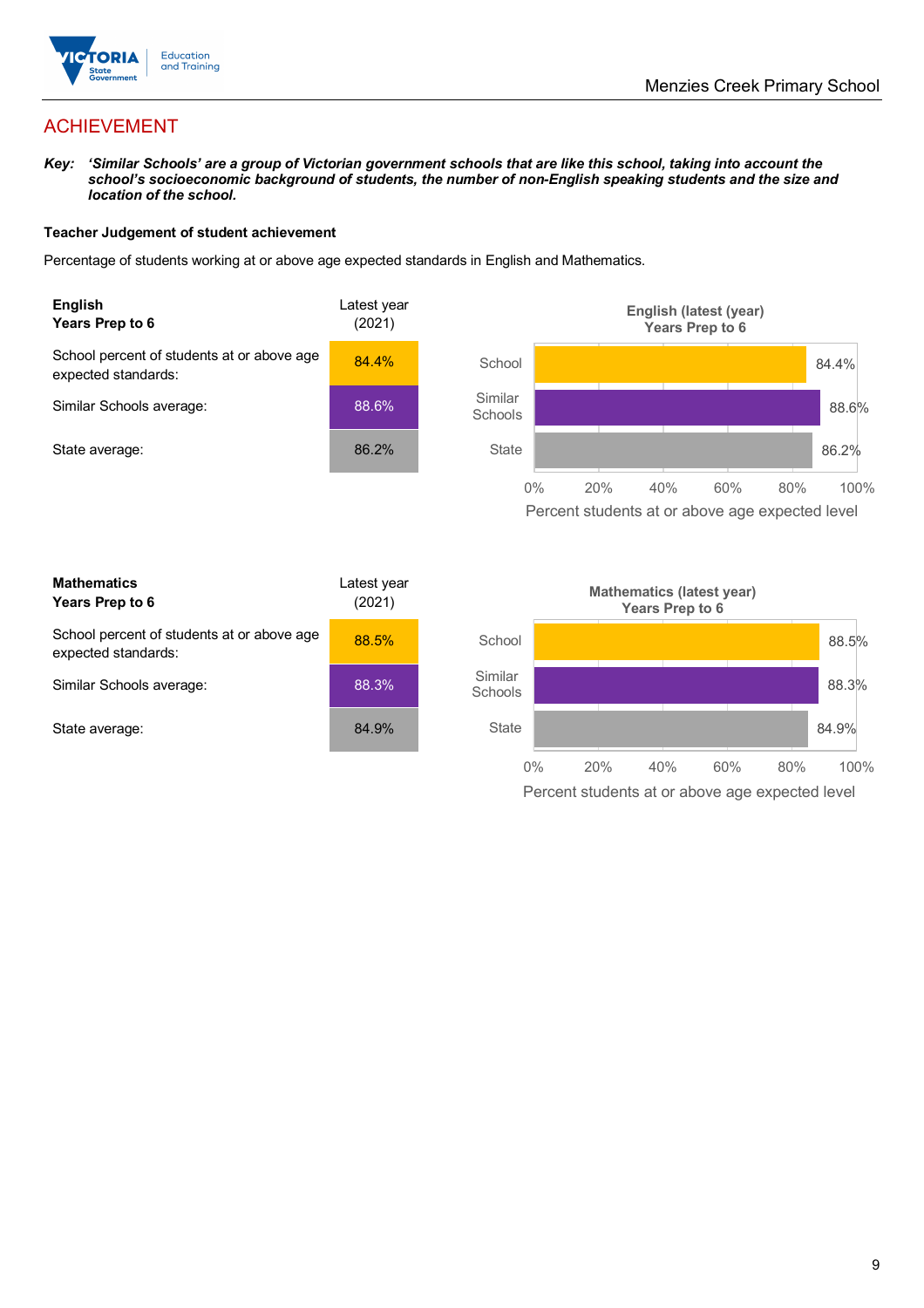

## ACHIEVEMENT (continued)

*Key: 'Similar Schools' are a group of Victorian government schools that are like this school, taking into account the school's socioeconomic background of students, the number of non-English speaking students and the size and location of the school.*

#### **NAPLAN**

Percentage of students in the top three bands of testing in NAPLAN.

Note: NAPLAN tests were not conducted in 2020, hence the 4-year average is the average of 2018, 2019 and 2021 data.

| <b>Reading</b><br>Year 3                          | Latest year<br>(2021) | 4-year<br>average |                    | <b>NAPLAN Reading (latest year)</b><br>Year <sub>3</sub>                   |
|---------------------------------------------------|-----------------------|-------------------|--------------------|----------------------------------------------------------------------------|
| School percent of students in<br>top three bands: | 89.5%                 | 81.0%             | School             | 89.5%                                                                      |
| Similar Schools average:                          | 83.5%                 | 82.0%             | Similar<br>Schools | 83.5%                                                                      |
| State average:                                    | 76.9%                 | 76.5%             | State              | 76.9%                                                                      |
|                                                   |                       |                   | $0\%$              | 20%<br>40%<br>60%<br>100%<br>80%<br>Percent of students in top three bands |
| <b>Reading</b><br>Year 5                          | Latest year<br>(2021) | 4-year<br>average |                    | <b>NAPLAN Reading (latest year)</b><br>Year 5                              |
| School percent of students in<br>top three bands: | 73.1%                 | 62.9%             | School             | 73.1%                                                                      |
| Similar Schools average:                          | 74.8%                 | 72.0%             | Similar<br>Schools | 74.8%                                                                      |
| State average:                                    | 70.4%                 | 67.7%             | <b>State</b>       | 70.4%                                                                      |
|                                                   |                       |                   | $0\%$              | 20%<br>40%<br>60%<br>80%<br>100%<br>Percent of students in top three bands |
| <b>Numeracy</b><br>Year <sub>3</sub>              | Latest year<br>(2021) | 4-year<br>average |                    | <b>NAPLAN Numeracy (latest year)</b><br>Year <sub>3</sub>                  |
| School percent of students in<br>top three bands: | 72.2%                 | 63.0%             | School             | 72.2%                                                                      |
| Similar Schools average:                          | 73.9%                 | 74.6%             | Similar<br>Schools | 73.9%                                                                      |
| State average:                                    | 67.6%                 | 69.1%             | <b>State</b>       | 67.6%                                                                      |
|                                                   |                       |                   | $0\%$              | 20%<br>40%<br>60%<br>100%<br>80%<br>Percent of students in top three bands |
| <b>Numeracy</b><br>Year 5                         | Latest year<br>(2021) | 4-year<br>average |                    | <b>NAPLAN Numeracy (latest year)</b><br>Year 5                             |
| School percent of students in<br>top three bands: | 44.0%                 | 50.0%             | School             | 44.0%                                                                      |
| Similar Schools average:                          | 63.7%                 | 63.0%             | Similar<br>Schools | 63.7%                                                                      |
| State average:                                    | 61.6%                 | 60.0%             | State              | 61.6%                                                                      |
|                                                   |                       |                   | $0\%$              | 20%<br>40%<br>80%<br>60%<br>100%                                           |

Percent of students in top three bands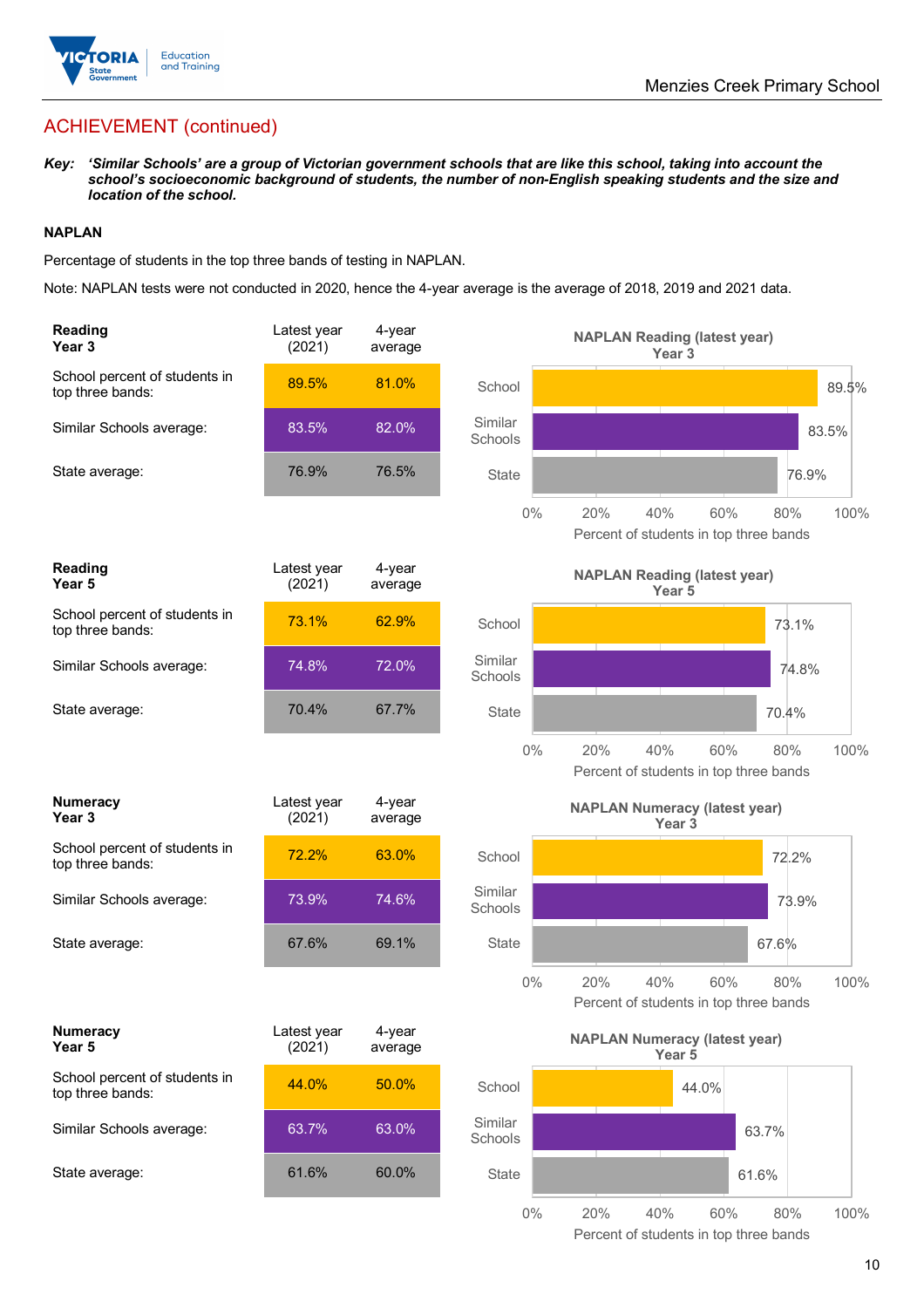

## ACHIEVEMENT (continued)

#### **NAPLAN Learning Gain**

NAPLAN learning gain is determined by comparing a student's current year result relative to the results of all 'similar' Victorian students (i.e., students in all sectors in the same year level who had the same score two years prior). If the current year result is in the top 25 percent, their gain level is categorised as 'High'; middle 50 percent is 'Medium'; bottom 25 percent is 'Low'.

#### **Learning Gain Year 3 (2019) to Year 5 (2021)**

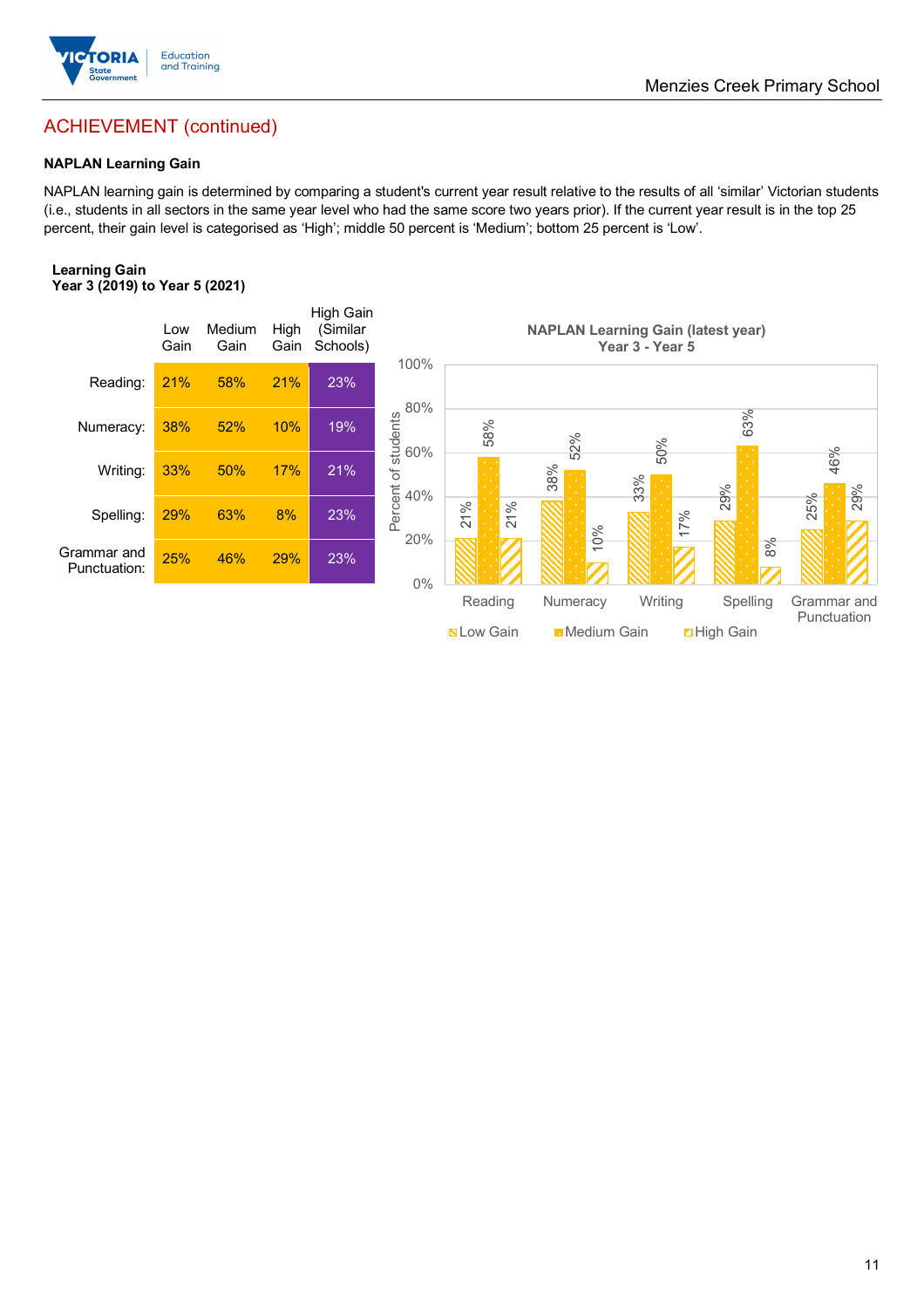

## ENGAGEMENT

*Key: 'Similar Schools' are a group of Victorian government schools that are like this school, taking into account the*  school's socioeconomic background of students, the number of non-English speaking students and the size and *location of the school.*

#### **Average Number of Student Absence Days**

Absence from school can impact on students' learning. Common reasons for non-attendance include illness and extended family holidays. Absence and attendance data in 2020 and 2021 may have been influenced by COVID-19.



#### **Attendance Rate (latest year)**

|                                             | Prep | Year 1 | Year 2 | Year 3 | Year 4 | Year 5 | Year 6 |
|---------------------------------------------|------|--------|--------|--------|--------|--------|--------|
| Attendance Rate by year level<br>$(2021)$ : | 91%  | 89%    | 88%    | 94%    | 90%    | 88%    | 90%    |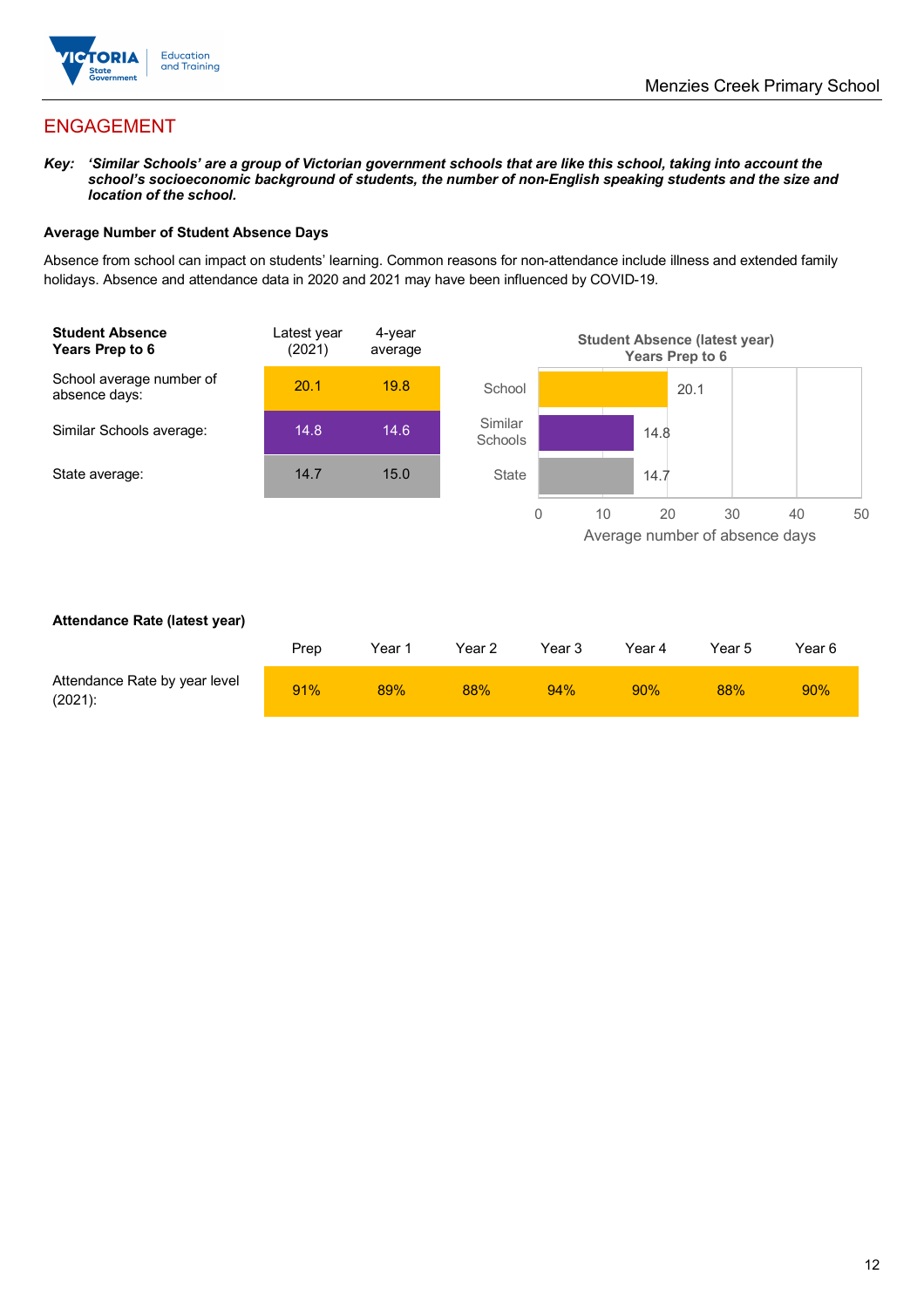

## **WELLBEING**

*Key: 'Similar Schools' are a group of Victorian government schools that are like this school, taking into account the*  school's socioeconomic background of students, the number of non-English speaking students and the size and *location of the school.*

#### **Student Attitudes to School – Sense of Connectedness**

The percent endorsement on Sense of Connectedness factor, as reported in the Attitudes to School Survey completed annually by Victorian government school students, indicates the percent of positive responses (agree or strongly agree).

| <b>Sense of Connectedness</b><br>Years 4 to 6 | Latest year<br>(2021) | 4-year<br>average |  |
|-----------------------------------------------|-----------------------|-------------------|--|
| School percent endorsement:                   | 63.8%                 | 78.2%             |  |
| Similar Schools average:                      | 78.4%                 | 79.6%             |  |
| State average:                                | 79.5%                 | 80.4%             |  |

*Due to lower participation rates, differences in the timing of the survey/length of survey period and the general impact of Covid19 across 2020 and 2021, data are often not comparable with previous years or within similar school groups. Care should be taken when interpreting these results.*



#### **Student Attitudes to School – Management of Bullying**

The percent endorsement on Management of Bullying factor, as reported in the Attitudes to School Survey completed annually by Victorian government school students, indicates the percent of positive responses (agree or strongly agree).

| <b>Management of Bullying</b><br>Years 4 to 6 | Latest year<br>(2021) | 4-year<br>average |  |
|-----------------------------------------------|-----------------------|-------------------|--|
| School percent endorsement:                   | 62.3%                 | 79.4%             |  |
| Similar Schools average:                      | 78.1%                 | 80.2%             |  |
| State average:                                | 78.4%                 | 79.7%             |  |

*Due to lower participation rates, differences in the timing of the survey/length of survey period and the general impact of Covid19 across 2020 and 2021, data are often not comparable with previous years or within similar school groups. Care should be taken when interpreting these results.*

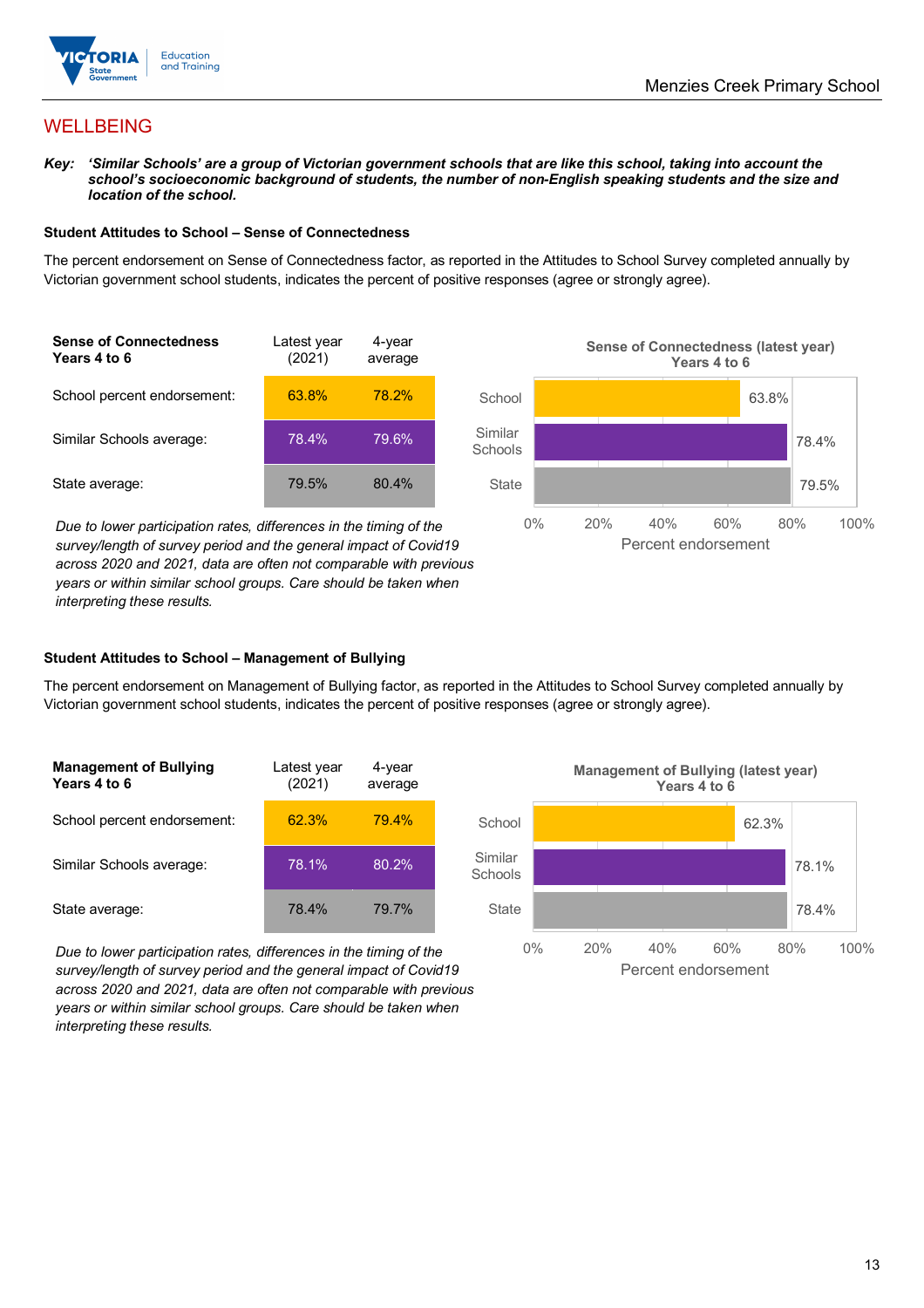

# **Financial Performance and Position**

FINANCIAL PERFORMANCE - OPERATING STATEMENT SUMMARY FOR THE YEAR ENDING 31 DECEMBER, 2021

| <b>Revenue</b>                  | <b>Actual</b> |
|---------------------------------|---------------|
| <b>Student Resource Package</b> | \$2,090,844   |
| Government Provided DET Grants  | \$358,916     |
| Government Grants Commonwealth  | \$0           |
| Government Grants State         | \$104,291     |
| <b>Revenue Other</b>            | \$6,045       |
| <b>Locally Raised Funds</b>     | \$168,686     |
| <b>Capital Grants</b>           | \$0           |
| <b>Total Operating Revenue</b>  | \$2,728,783   |

| Equity <sup>1</sup>                                 | <b>Actual</b> |
|-----------------------------------------------------|---------------|
| Equity (Social Disadvantage)                        | \$17,279      |
| Equity (Catch Up)                                   | \$0           |
| <b>Transition Funding</b>                           | \$0           |
| Equity (Social Disadvantage - Extraordinary Growth) | \$0           |
| <b>Equity Total</b>                                 | \$17.279      |

| <b>Expenditure</b>                    | <b>Actual</b> |
|---------------------------------------|---------------|
| Student Resource Package <sup>2</sup> | \$1,982,137   |
| Adjustments                           | \$0           |
| <b>Books &amp; Publications</b>       | \$2,294       |
| Camps/Excursions/Activities           | \$54,941      |
| <b>Communication Costs</b>            | \$3,737       |
| Consumables                           | \$64,609      |
| Miscellaneous Expense <sup>3</sup>    | \$8,323       |
| <b>Professional Development</b>       | \$5,388       |
| Equipment/Maintenance/Hire            | \$32,429      |
| <b>Property Services</b>              | \$49,047      |
| Salaries & Allowances <sup>4</sup>    | \$157,966     |
| <b>Support Services</b>               | \$30,454      |
| Trading & Fundraising                 | \$20,460      |
| Motor Vehicle Expenses                | \$0           |
| Travel & Subsistence                  | \$0           |
| <b>Utilities</b>                      | \$19,206      |
| <b>Total Operating Expenditure</b>    | \$2,430,992   |
| <b>Net Operating Surplus/-Deficit</b> | \$297,791     |
| <b>Asset Acquisitions</b>             | \$163,875     |

(1) The equity funding reported above is a subset of the overall revenue reported by the school.

(2) Student Resource Package Expenditure figures are as of 24 Feb 2022 and are subject to change during the reconciliation process.

(3) Miscellaneous Expenses include bank charges, administration expenses, insurance and taxation charges.

(4) Salaries and Allowances refers to school-level payroll.